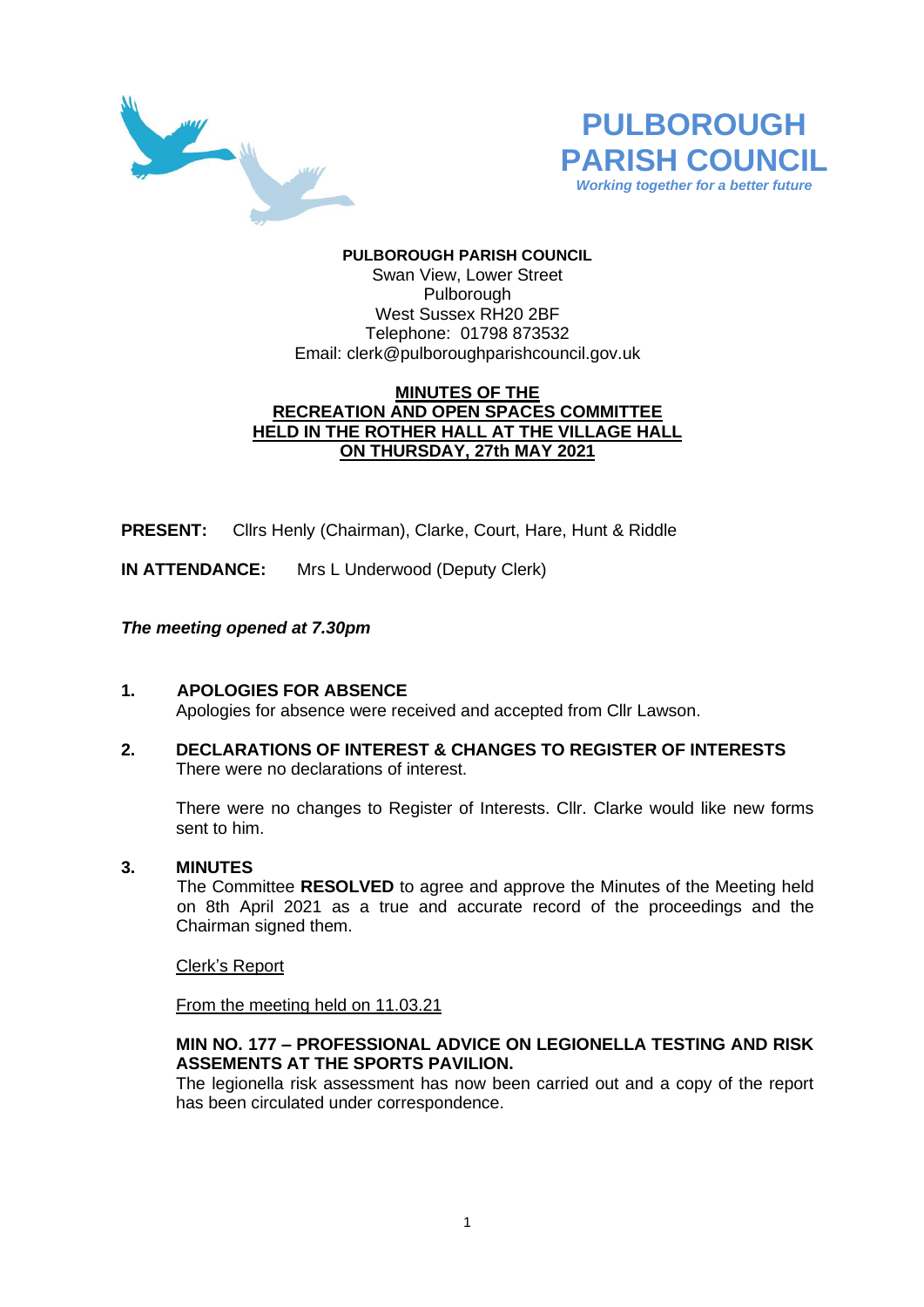From the meeting held on 08.04.21

#### **MIN NO 185 – MINUTES- CLERK'S REPORT – RIVERMEAD NATURE RESERVE**

A response from the Landowner Advisor on the Parish Council's request to take over the maintenance of Rivermead Nature Reserve has been received and has been circulated under correspondence. The Deputy Clerk will diary this matter to follow up.

### **MIN NO 189 – PLAYGROUND INSPECTION**

After approval was given by Full Council for Kompan Ltd to complete the playground works, a 30% deposit has now been paid and the works will be booked in, but there is a 7 week lead time.

#### Additional Information

The Deputy Clerk advised that the  $10<sup>th</sup>$  June 2021 meeting will be cancelled as there are no urgent items for the agenda and due to the close proximity of the two meetings there is insufficient time to action and update any tasks from tonight's meeting.

The Chairman thanked Vanessa Green and Fred Bushby for their clear up work after the travellers vacated the recreation ground.

#### **4. PUBLIC SPEAKING**

There were no public speakers.

#### **5. RECREATION CLUB REPORTS**

SCYP had sent in termly reports, which were circulated under 'Correspondence' and reports were sent over as follows:

#### U7's Football Team

The team manager said that he would love to see any Parish Councillors at their upcoming football games.

#### Bowling Club

The only news is that work has started on their machine shed.

#### Cricket Club

*'We have recruited four new players to our squad in the closed season which is most welcome and strengthens the team.*

*The cricket season commenced on the 8th.May and, unfortunately, Pulborough CC was not able to play either of the first two scheduled matches.*

Late withdrawal of players on the 8th. May resulted in insufficient members being *available to complete a team.*

*The home match on the 15th. was disrupted by the travellers at the Recreation Ground and although we were able to arrange an alternative ground at Amberley the weather was against us and the match was abandoned.*

*Although we were able to play the latest match the outcome was a loss so the start of our season has not been what we would have hoped or expected.*

*Our match next Saturday is at the Recreation Ground. Kindly confirm that we can use the changing rooms to store kit bags etc. Government and ECB guidelines will be observed with social distancing etc.*

*We will require two rooms, i.e. home and away teams, which can be locked while the teams are in the field.'* The Deputy Clerk confirmed again that 2 changing rooms would be available.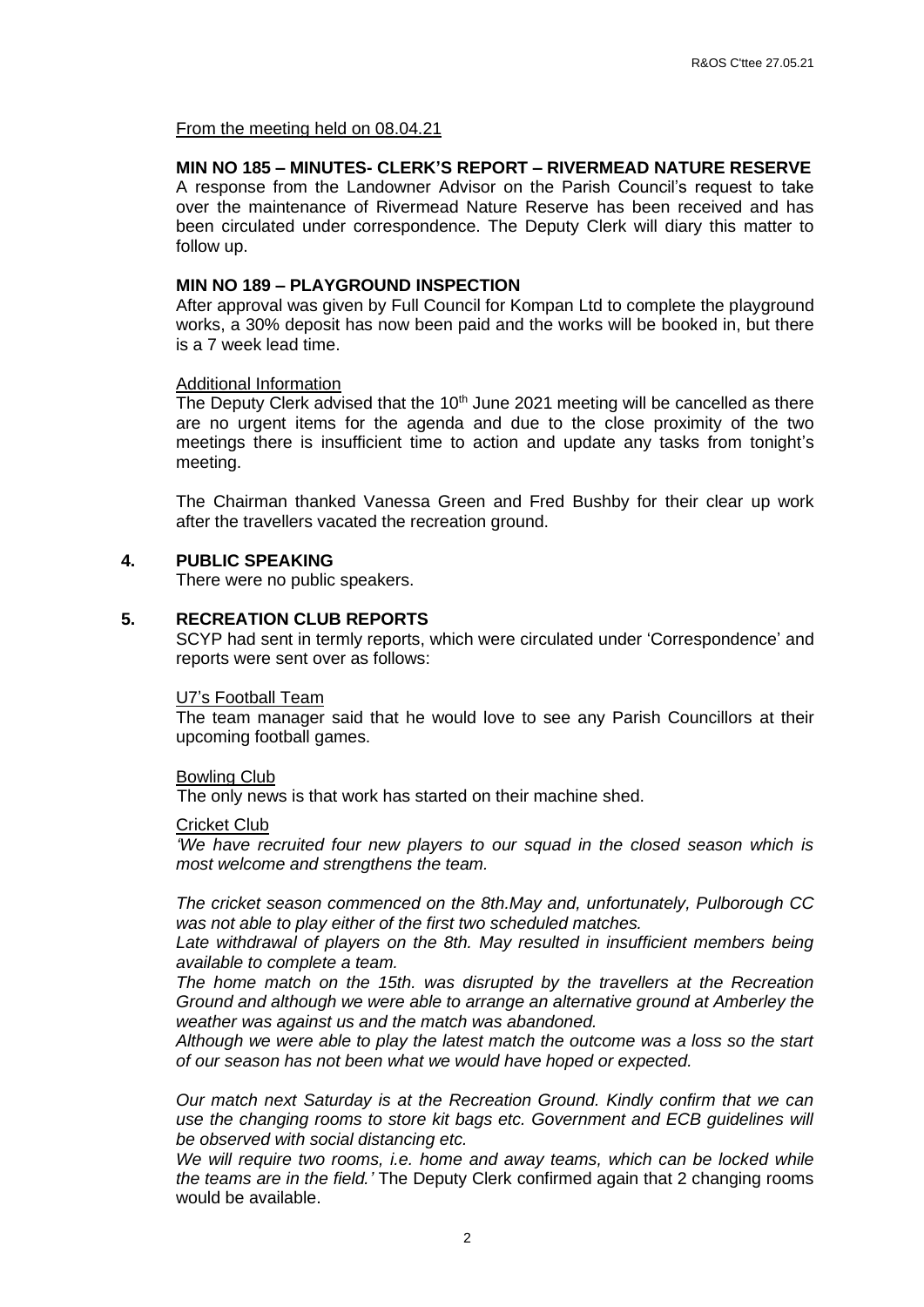## **6. ALLOTMENT TREE WORKS**

Members received revised quotations, which included the option of felling the Ash tree (tag no 11). After some discussion, Members **AGREED** that the Ash tree should be felled and **AGREED** to all the other works in the quotations and **RESOLVED** to accept the quotation from Beechdown Arboriculture Ltd for £750.00 +vat. The Deputy Clerk advised that a planning application would need to be submitted for the birch tree as it is subject to a TPO and the residents of the neighbouring property will need to be written to before all the works are carried out.

## **7. RIVERMEAD**

Members received various emails from Cllr. Riddle and discussed as follows:

06.04.21 – 1i & 1ii – Extermination of native plants in Rivermead – The Deputy Clerk advised that the spot treatment authorised for Rivermead had already been carried out. Members agreed that any further discussion on this point could be covered in min no 9.

06.04.21 & 09.04.21 – 2ii & 13.05.21 – 3 – Cllr Riddle advised that the fencing at the back of 27 Little Dippers has been moved to the edge of the water in the ditch so that there is no bank and concrete bags placed in the ditch. The surface water drain is eroding the bank and the concrete fence supports. The Deputy Clerk advised that the Groundsman said that this has been like this for a very long time.

Cllr. Riddle advised that whilst he was at Rivermead, the owner of the property stated that his fence was being eroded and asked what he could do. After some discussion, Members **AGREED** that the Deputy Clerk should write to the resident suggesting that if they moved the fence back this would resolve the issue of the eroding fence. The Deputy Clerk would like confirmation that this is the correct number for the property – Cllrs Riddle & Hunt agreed to check this and advise the Deputy Clerk before she writes to them.

06.04.21 – 4i, 4ii & 4iii & 13.05.21 – 3 – Southern Water (SW) issues. The Deputy Clerk advised that she has only reported possible foul water to SW, but no reply has been received, despite several chasers. Cllr. Riddle advised of other issues and said that SW did have a look at the drain cover and repaired a pipe ten yards further east. Cllr. Riddle advised that, after complaining, a SW Engineer promised to put a camera down the pipe to check it. Cllr. Riddle will go to site when they are there. He will keep the Committee informed.

06.04.21 – 5 – Cllr Riddle would like to propose that a new willow tree be planted to replace willows that have been removed. The Deputy Clerk advised that Rivermead is a habitat for water voles and as willow trees drain a lot of moisture, consideration should be given to the water voles, which are protected by law. After some discussion, Members **RESOLVED to AGREE** to this proposal and **AGREED** that Cllrs. Riddle & Hunt could arrange for one willow tree to be planted in the Autumn, away from the footpath, so it won't overhang. Cllr. Hunt will be able to get a willow tree donated.

 $06.04.21 - 6$  & 13.05.21 - 4 - Cllr Riddle would like to propose that nearby residents are written to again regarding the dumping of vegetation and rubbish. Members **RESOLVED to AGREE** that the Deputy Clerk should put something on social media regarding this, stating what the objectives are for the area and at the same time asking for volunteers.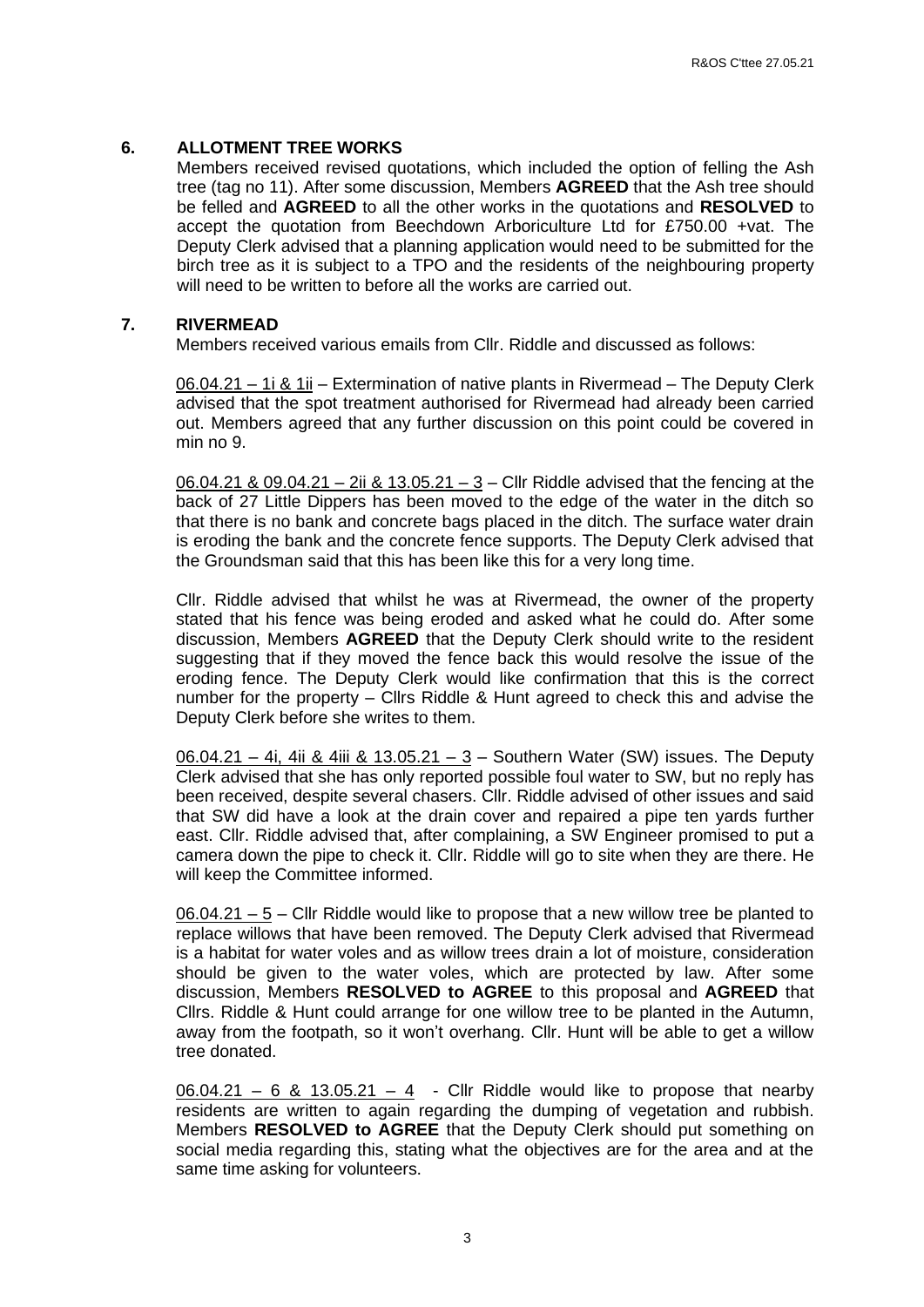13.05.21 – 5ii – dumping of screened untreated sewage into the River Arun. Members stated that this matter was not in the Parish Council's remit and the Parish Council do not have powers to deal with this issue.

## **8. ALLOTMENT HOLDER REQUEST**

Members received an allotment holder request to increase their plot – the plot holder has already extended the plot – after some discussion, Members **RESOLVED** to **AGREE** to this request. The Deputy Clerk confirmed that the additional size will not alter the rental amount.

### **9. PARISH COUNCIL PESTICIDE USE**

Cllr. Hunt would like to discuss the Parish Council's use of pesticides, looking at where pesticides are used and why as she feels they are damaging to wildlife and people. Some members stated that if the pesticides are applied correctly, any risk is minimal. It was pointed out that the contractor used by the Parish Council has the correct credentials and the Parish Council's Groundsman has received specific training for the use of pesticide spraying.

The Deputy Clerk advised Members what ground treatments were currently carried out by the Contractor.

After much discussion, Members requested that the Deputy Clerk find out what the Groundsman uses pesticides for and where, which will be brought back to another meeting to look at other options.

It was also suggested that the Groundsman may need refresher training, the Deputy Clerk will check when training was received and report back.

### **10. HORSHAM MATTERS REQUEST**

Horsham Matters requested to use the sports pavilion car park every Thursday 10am -11.30am for a mobile foodbank alongside information and signposting. The Deputy Clerk advised Horsham Matters to check that they could access the car park with the foodbank vehicle, which they did, and access is fine. Members **RESOLVED**  to **AGREE** to this request.

## **11. PLANTING A TREE ON THE MAIN RECREATION GROUND**

Cllr. Hunt requested to plant a copper beech tree on the recreation ground in memory of Cllr. C Esdaile. Cllr. Hunt advised that the tree will be donated and will not need to be maintained by the Parish Council. Members **RESOLVED** to **AGREE** to this request, but requested that the location is mindful of the Groundsman's mowing areas. Cllr. Hunt will speak to the Groundsman to decide a suitable location and the tree can be planted in the Autumn.

# **12. CORRESPONDENCE**

### **Recreation Reports**

Termly reports from SCYP. Copied to Committee.

### **Aquacare – Legionella Risk Assessment at Sports Pavilion**

Risk assessment report – no remedial works required. Copied to Committee.

### **Sussex Wildlife Trust**

Response from the Landowner Advisor on the Parish Council's request to take over the maintenance of Rivermead Nature Reserve. Copied to Committee.